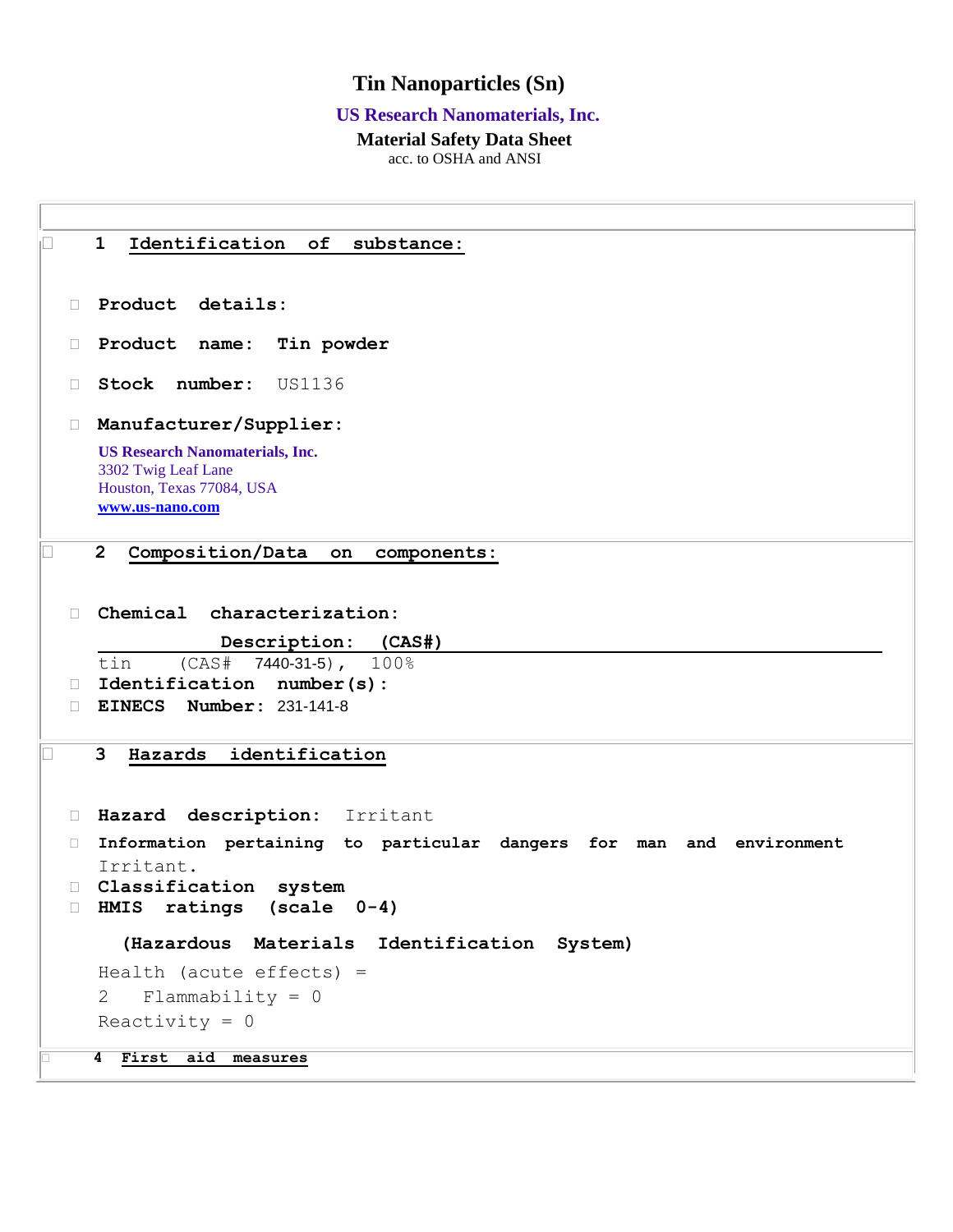```
 After inhalation 
   Supply fresh air. If required, provide artificial respiration. 
   Keep patient warm. 
   Seek immediate medical advice. 
  After skin contact 
   Immediately wash with water and soap and rinse 
   thoroughly. Seek immediate medical advice. 
  After eye contact 
   Rinse opened eye for several minutes under running water. Then consult 
   a doctor. 
  After swallowing Seek immediate medical advice.
5 Fire fighting measures
  Suitable extinguishing agents 
   Special powder for metal fires. Do not use water. 
  For safety reasons unsuitable extinguishing agents Water
  Protective equipment: 
   Wear self-contained respirator. 
   Wear fully protective impervious suit. 
6 Accidental release measures
  Person-related safety precautions: 
   Wear protective equipment. Keep unprotected persons 
   away. Ensure adequate ventilation 
   Keep away from ignition sources 
  Measures for environmental protection: 
   Do not allow material to be released to the environment without 
   proper governmental permits. 
  Measures for cleaning/collecting: 
   Ensure adequate ventilation. Keep 
   away from ignition sources. 
  Additional information: 
   See Section 7 for information on safe handling 
   See Section 8 for information on personal protection 
   equipment. See Section 13 for disposal information. 
7 Handling and storage
```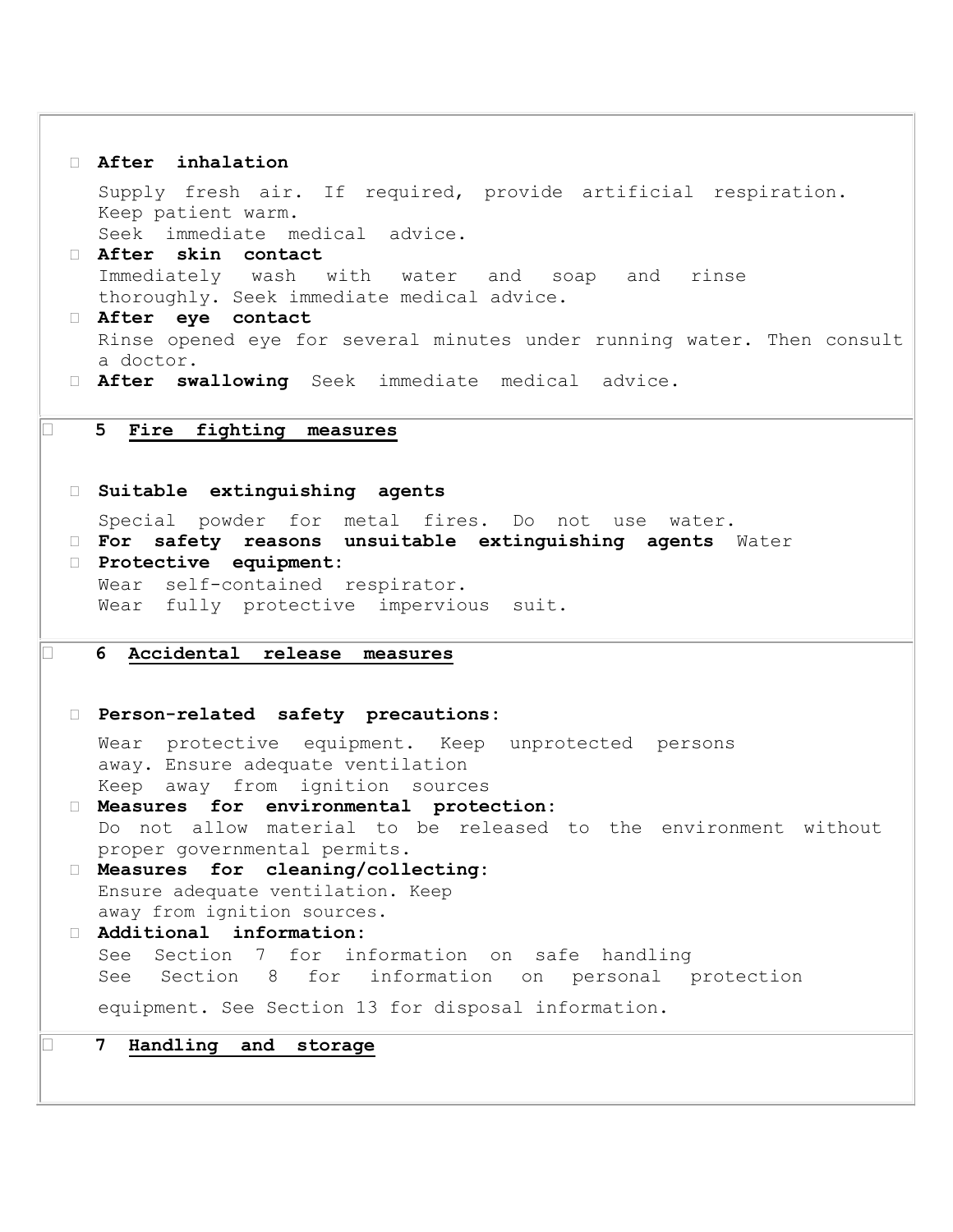#### **Handling**

 **Information for safe handling:**  Keep container tightly sealed. Store in cool, dry place in tightly closed containers. Ensure good ventilation at the workplace. Prevent formation of dust. **Information about protection against explosions and fires:**  Keep ignition sources away. Protect against electrostatic charges. Fumes can combine with air to form an explosive mixture. **Storage Requirements to be met by storerooms and receptacles:**  Store in a cool location. **Information about storage in one common storage facility:**  Do not store together with oxidizing and acidic materials. **Further information about storage conditions:**  Keep container tightly sealed. Store in cool, dry conditions in well sealed containers. **8 Exposure controls and personal protection Additional information about design of technical systems:**  Properly operating chemical fume hood designed for hazardous chemicals and having an average face velocity of at least 100 feet per minute.

**Components with limit values that require monitoring at the workplace:** 

Tantalum and compounds (as W)  $mg/m<sup>3</sup>$ USA TWA 2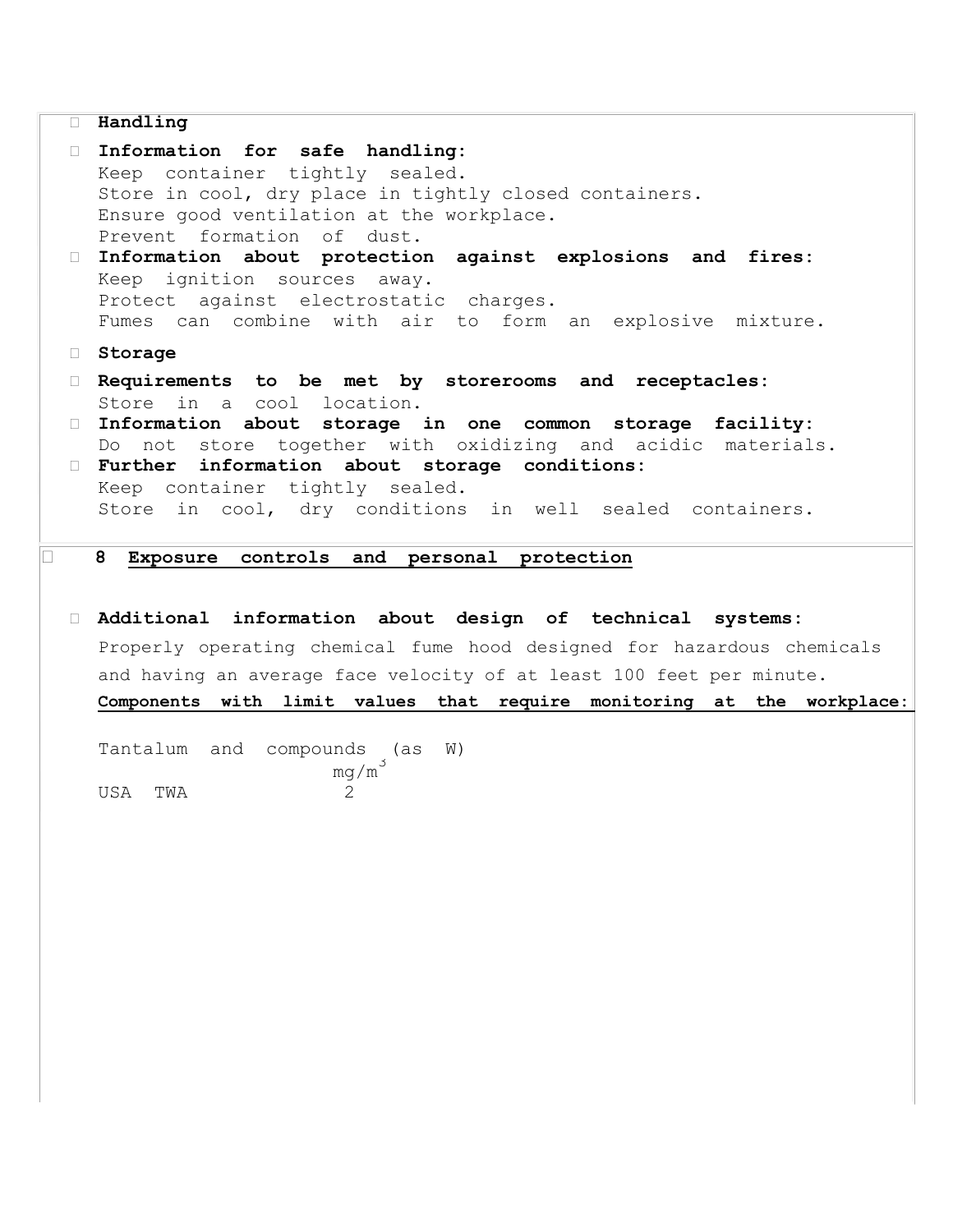```
 Personal protective equipment 
 General protective and hygienic measures 
   The usual precautionary measures for handling chemicals should 
  be followed. 
   Keep away from foodstuffs, beverages and feed. 
   Remove all soiled and contaminated clothing immediately. 
   Wash hands before breaks and at the end of work. 
 Breathing equipment: 
  Use suitable respirator when high concentrations are present. 
 Protection of hands: Impervious gloves
 Eye protection: Safety glasses
 Body protection: Protective work clothing.
9 Physical and chemical properties:
 General Information 
 Form: Powder
 Color: Black
 Odor: Odorless
\BoxChange in condition

                                 Value/Range Unit Method
 Melting point/Melting range: 231.9 ° C
Boiling point/Boiling range:
 Sublimation temperature / start: Not determined
Flash point: Not applicable
 Flammability (solid, gaseous) None
 Ignition temperature: Not determined
 Decomposition temperature: Not determined
 Explosion limits:
□ Lower: Not determined
□ Upper: Not determined
□ Vapor pressure: Not determined
 Density: at 20 ° C 7.31 g/cm³
 Solubility in / Miscibility with
 Water:
                               No data 
                               availablee
```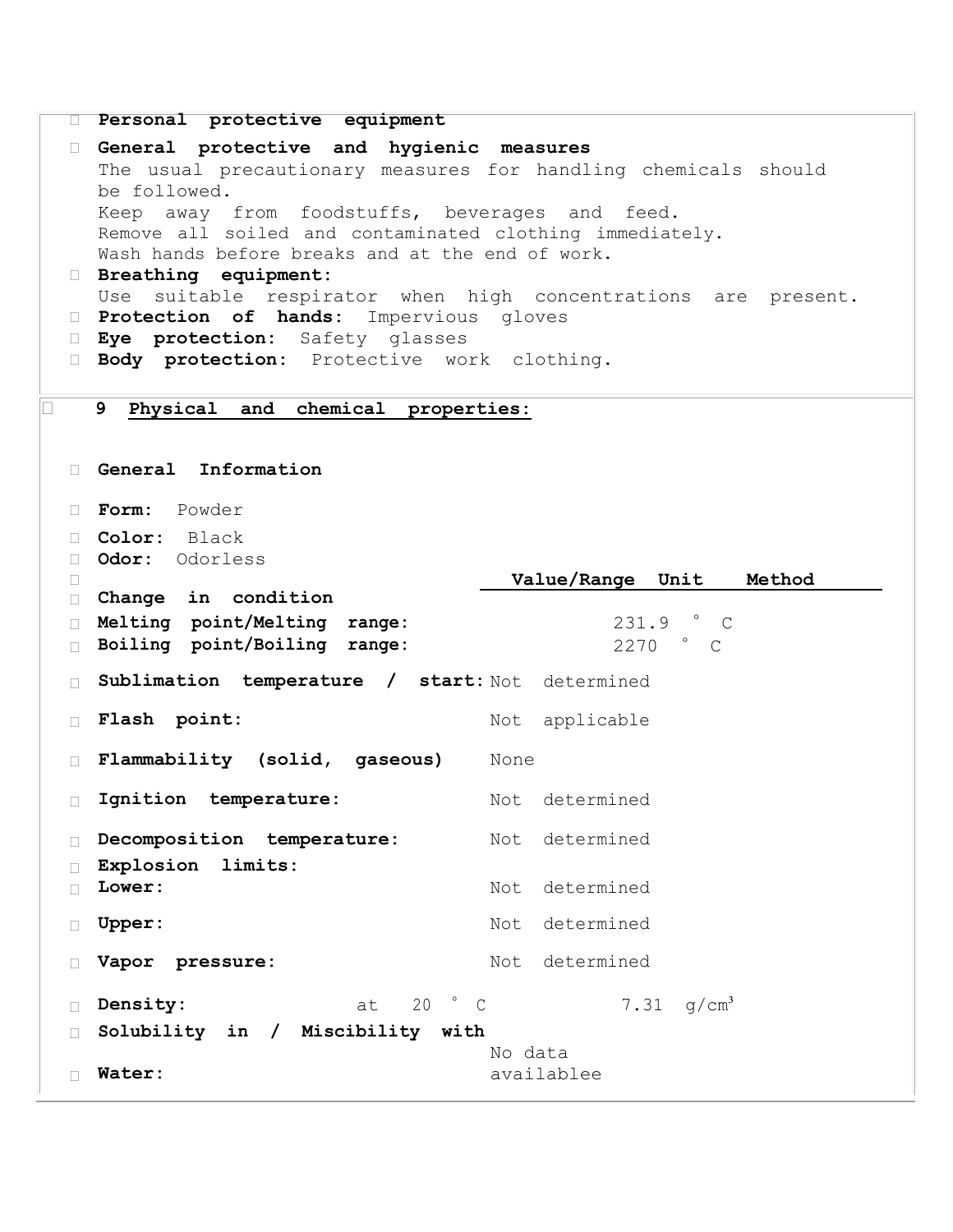# **10 Stability and reactivity Thermal decomposition / conditions to be avoided:**  Decomposition will not occur if used and stored according to specifications. **Materials to be avoided:** Oxidizing agents **Dangerous reactions** Reacts with oxygen **Dangerous products of decomposition:**  No dangerous decomposition products known **11 Toxicological information Acute toxicity: Primary irritant effect: on the skin:** Irritant to skin and mucous membranes. **on the eye:** Irritating effect. **Sensitization:** No sensitizing effects known. **Subacute to chronic toxicity:**  Tungsten compounds may be irritating to the eyes and respiratory tract. Animal studies suggest that soluble tungsten compounds have the potential for causing adverse health effects involving the gastrointestinal tract and central nervous system. These effects have not been observed in humans. Chronic exposure to tungsten compounds may result in permanent lung damage. **Additional toxicological information:**  To the best of our knowledge the acute and chronic toxicity of this substance is not fully known. No classification data on carcinogenic properties of this material is available from the EPA, IARC, NTP, OSHA or ACGIH. **12 Ecological information: General notes:**  Do not allow material to be released to the environment without proper governmental permits. **13 Disposal considerations Product:**

**Recommendation**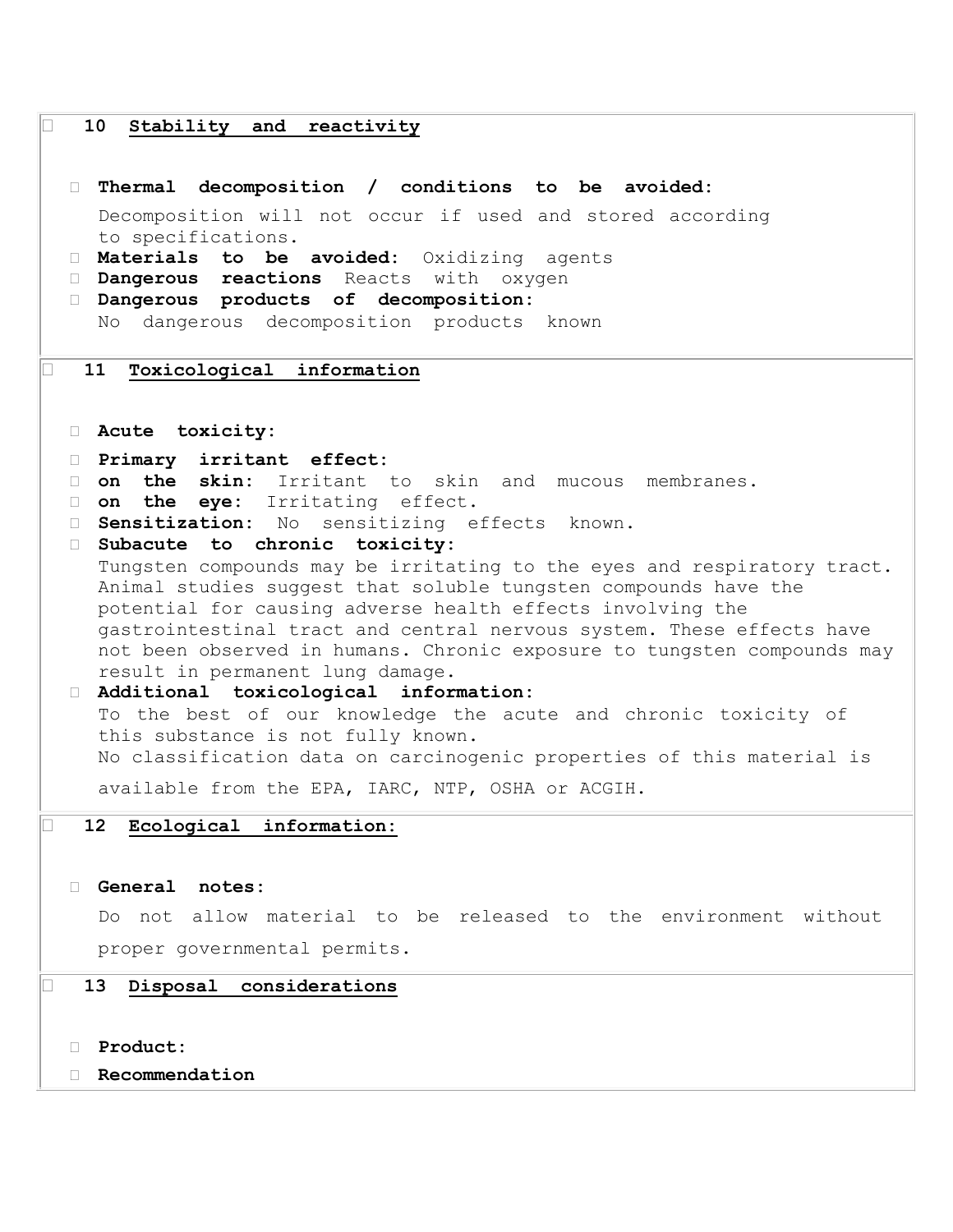Consult state, local or national regulations to ensure proper disposal.

## **Uncleaned packagings:**

 **Recommendation:**  Disposal must be made according to official regulations.

## **14 Transport information**

**DOT regulations:** Not dangerous goods

**IMDG:** Not dangerous goods

**IATA:** Not dangerous goods

 $\Box$